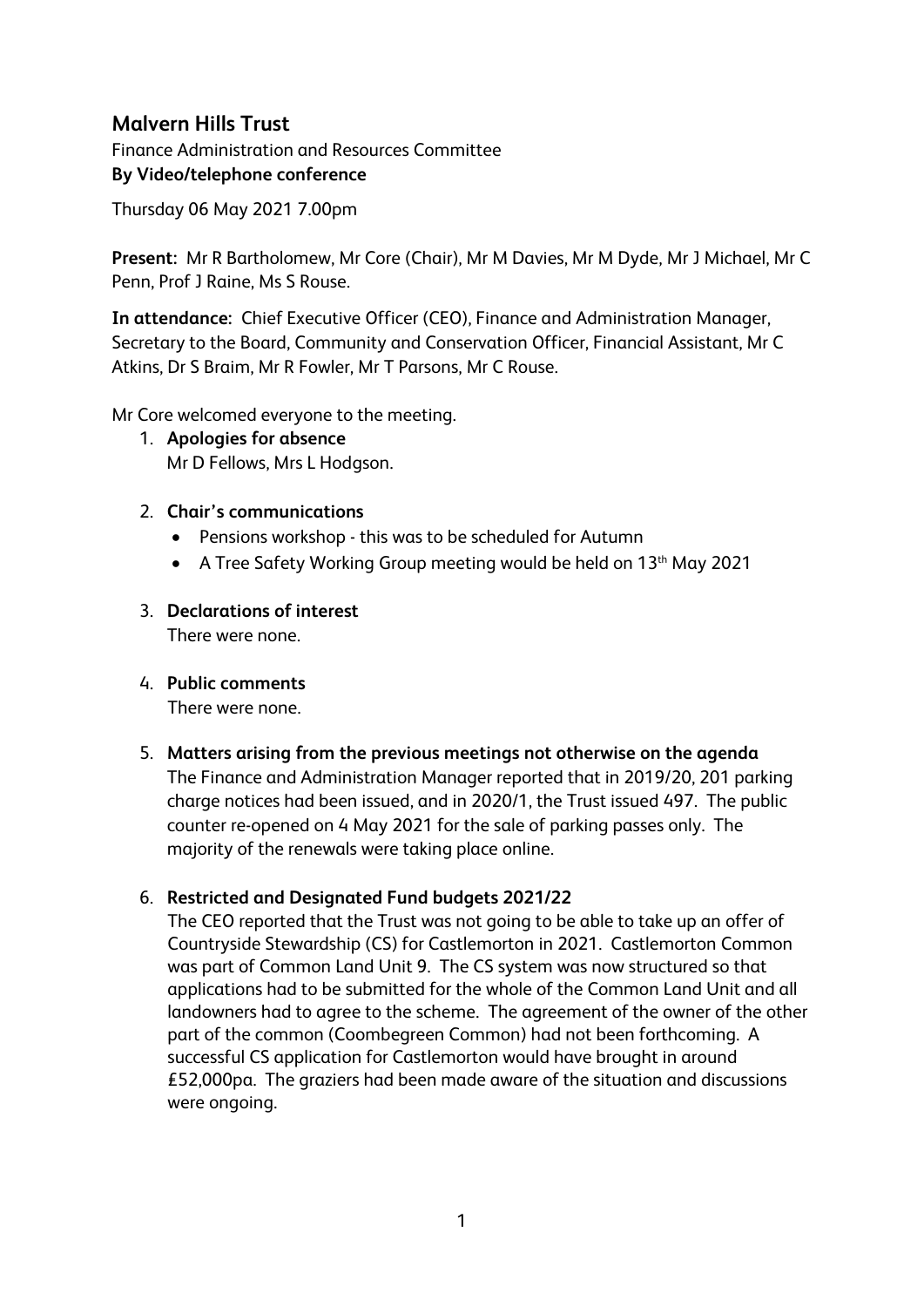Another application had been submitted to start January 2022 as a precaution. The Trust had lodged an appeal with Natural England's review panel which was due to sit week commencing 10 May. [1](#page-1-0)

### 7. **Wording of Trustees' report for the year ended 31st March 2021**

The Committee went through the wording of the draft report and noted a number of minor changes which needed to be made. The CEO was asked whether the Business Plan been blown off course by Covid? He confirmed that some projects had not happened as planned and the Finance and Administration Manager suggested adding wording to the effect that some elements of the Plan had been disrupted by Covid.

### 8. **Letter from Charity Commission February 2021**

The Committee did not identify any further actions which needed to be taken.

### 9. **Audit Plan**

This had been provided by the Auditors for information. The "going concern" procedures required as part of the audit had been strengthened because of Covid and as a result there would need to be a formal "going concern" review at the August meeting. The audit would be carried out remotely this year.

## 10. **GDPR**

There had been no reported data breaches.

### 11. **Reports - for information**

### 11.1 **Management accounts for the 12 months ended 31.03.21**

The Finance and Administration Manager reported that the car park takings had been £129,000 over budget at the year end. The Trust would need to consider how best to make use of these funds – it was clear that the cost of tree works was likely to increase significantly as a result of ash dieback, and a budget would also be needed if the Board agreed to go ahead with Governance Reform. The FRS102 pension figure had increased. This was an accounting figure and was not the figure on which the Trust's pension contributions were based. These were currently fixed until 2022/23.

In relation to the 2018 CS Scheme for North and Central Hills, the RPA had reclassified some of the Trust's land mid scheme and this was affecting payments. The Conservation Manager had challenged the reclassification but it was not clear what the eventual settlement would be. The CEO added that if a satisfactory outcome was not achieved the Trust would have to raise a formal complaint.

The Finance and Administration Manager asked whether the Committee was happy with the format of the Management Accounts and whether any

<span id="page-1-0"></span><sup>&</sup>lt;sup>1</sup> The application submitted for an agreement to start in January 2022 was for a part common. The review panel hearing is to decide whether this application for a part common can proceed or not.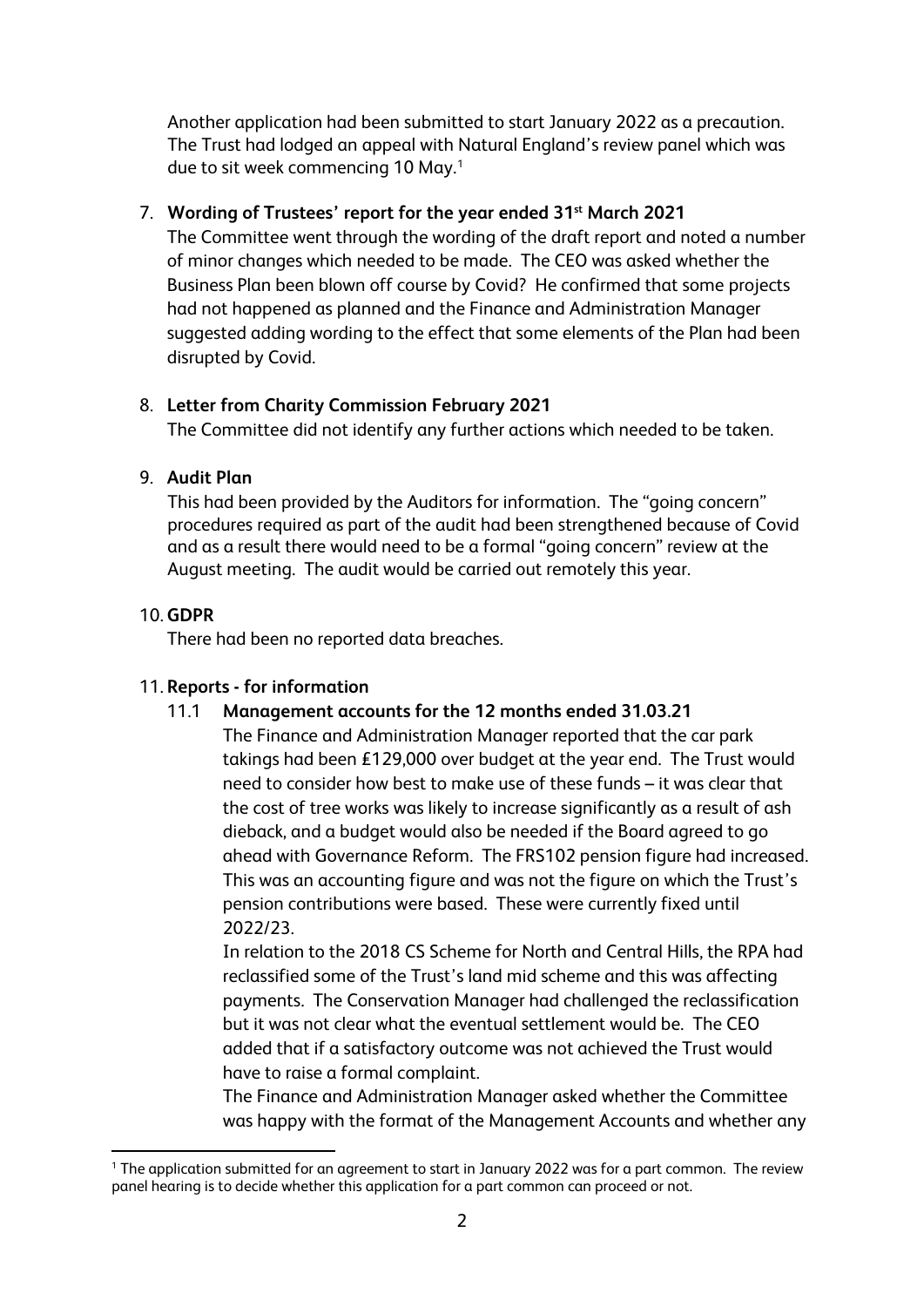additional information would be helpful. Amalgamating two of the columns in relation to the CS Scheme for the Central and Northern Hills was suggested.

Mr Core thanked the CEO and the Finance and Administration Manager for achieving a very good outcome in a challenging financial year.

Mr Davies said he hoped to see the "windfall" from car park income ringfenced for specific purposes. The Finance and Administration Manager agreed that it would be appropriate to create a designated fund once the Tree Safety Working Group had reported and similarly for the governance reforms.

The car park meter takings in April 2021 were once again £16,000 over budget.

The Finance and Administration Manager explained that some car park repairs had been commissioned before the year end but took place after the year end and she requested that the allocated cost be transferred to a designated fund. On the proposal of Mr Bartholomew, seconded by Mr Davies it was **RESOLVED** unanimously to transfer £5,000 budgeted for car park repairs to a designated fund to be spent in 2021/22.

#### 11.2 **Review of major projects (including land management)**

The CEO went through the paper. Since the report was written the seating had been installed at the Community Woodland.

The repairs at British Camp were still being evaluated.

Some work had been undertaken at Manor House in order to accommodate the fourth warden due to start work later in May.

The track past the British Camp toilets needed to be upgraded in order to carry out the replacement of the sewage system. A quote for carrying out the work had been obtained totaling £6,200.

A requirement (not set out on the schedule) to carry out further patch filling to the Beacon Track and other places had been identified and the CEO would refer these back to the committee for authorization the cost if it became clear they could not be accommodated from the car park maintenance budget.

- 11.3 **Governance Review costs – report from monitoring team**  No further costs had been incurred.
- 11.4 **Report of CEO's exercise of delegated expenditure powers**  The CEO had not authorized any extra expenditure.
- 11.5 **Fundraising and Legacy –working group** There had been no meeting.
- 11.6 **Red flag items off the risk schedule** The CEO confirmed that there had been no change identified in risk levels.